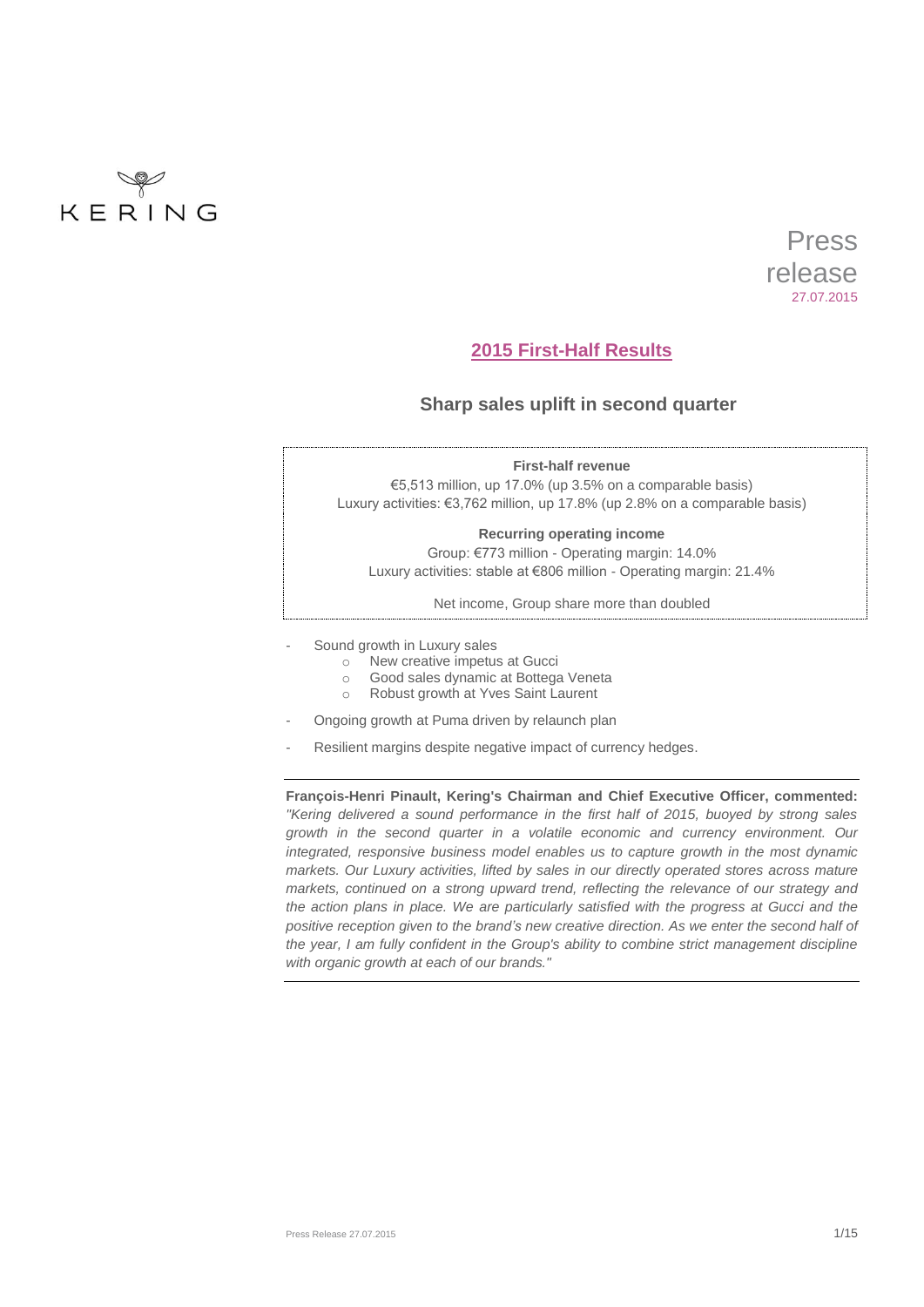# 

# *Key financial indicators*

| (in $\epsilon$ million)                          | H1 2015 | H1 2014 <sup>(1)</sup> | Change <sup>(2)</sup> |
|--------------------------------------------------|---------|------------------------|-----------------------|
| <b>Revenue</b>                                   | 5,512.5 | 4,710.4                | $+17.0\%$             |
| Recurring operating income                       | 773.2   | 817.4                  | $-5.4%$               |
| as a % of revenue                                | 14.0%   | 17.4%                  | $-3.4$ pts            |
| Recurring operating income - Luxury              | 806.0   | 805.9                  | $+0.0\%$              |
| Recurring operating income - Sport & Lifestyle   | 38.4    | 70.9                   | $-45.8%$              |
| Recurring operating expense - Corporate & others | (71.2)  | (59.4)                 | $-19.9%$              |
| Net income, Group share                          | 423.1   | 184.5                  | $+129.3%$             |
| Recurring net income, Group share*               | 489.2   | 562.3                  | $-13%$                |

*(1) Restated to reflect classification of Sergio Rossi in accordance with IFRS 5.*

*(2) Reported change.*

*\** **Recurring net income, Group share:** *net income from continuing operations, Group share, excluding non-current items.*

Kering posted **revenue** of €5,512.5 million in first-half 2015, up 17% on a reported basis and up 3.5% on a comparable Group structure and exchange rate basis. Exchange rate fluctuations during the six months had a positive impact on revenue. Sales growth in mature markets was once again buoyant (up 5.5% based on comparable data), driven by Western Europe and Japan, while sales in emerging markets were stable. Revenue generated outside the eurozone accounted for 79% of total consolidated revenue in first-half 2015.

Kering's **recurring operating income** amounted to €773 million in the first six months of 2015, down 5.4% from first-half 2014 on a reported basis, and **consolidated recurring operating margin** amounted to 14.0%. Recurring operating margin was down in Luxury activities, chiefly due to exchange rate fluctuations. Recurring operating margin in Sport & Lifestyle amounted to 2.2%.

The Group's **gross margin** for the first half of 2015 stood at €3,399 million, up €397 million, or up 13.2% as reported.

**Consolidated EBITDA** came to €972 million, in line with the first-half 2014 figure as reported, and the EBITDA margin narrowed by 3 points on a reported basis to 17.6%.

**Net income, Group share** totalled €423 million in the first six months of 2015 versus €185 million for the same period of 2014. Adjusted for non-recurring items, **net income from continuing operations, Group share**, totalled €489 million. **Earnings per share** amounted to €3.36 in the first six months of 2015, up sharply compared to first-half 2014.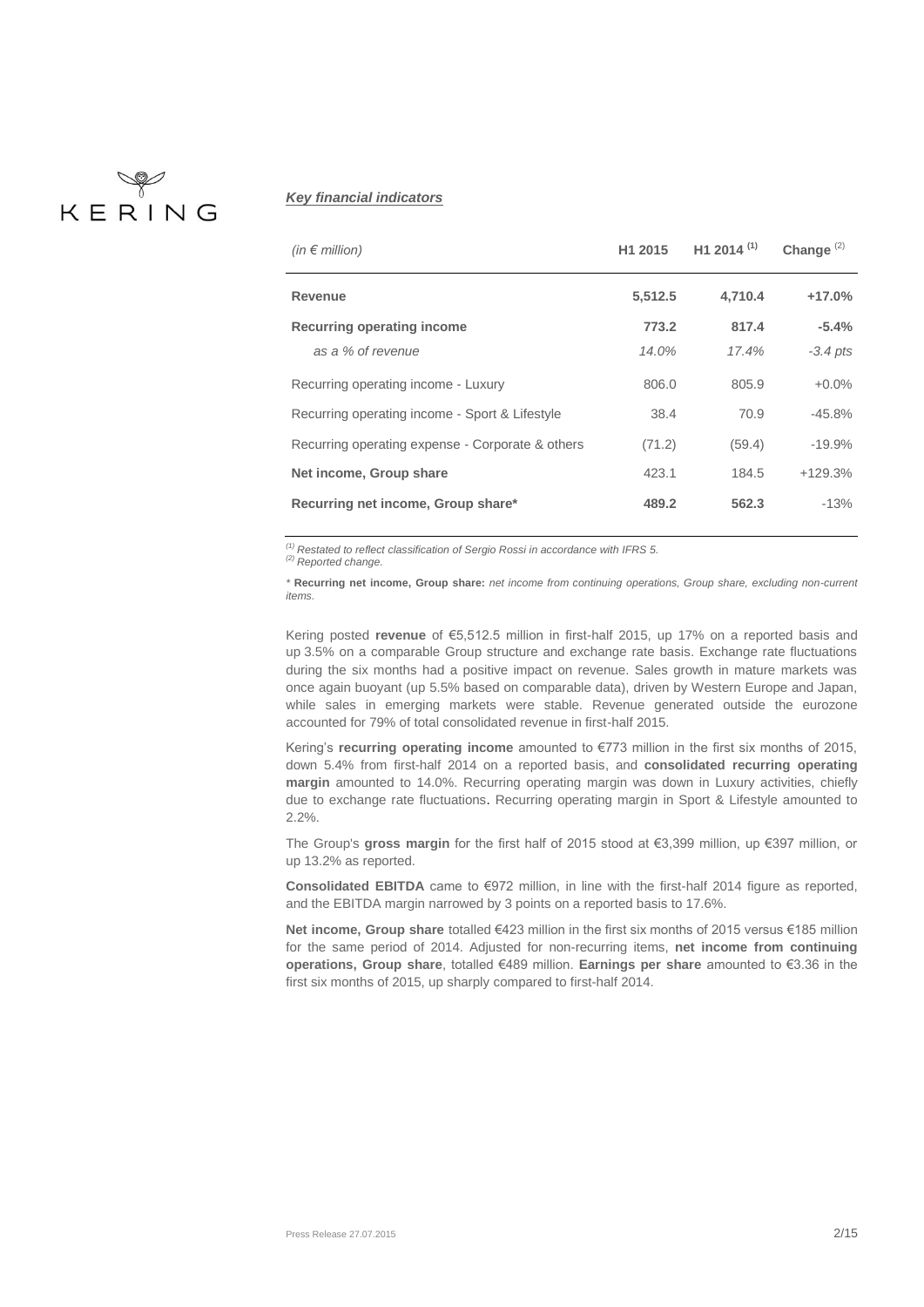

# *Operating performances by brand*

*Luxury activities*

| <b>Revenue</b><br>(in $\epsilon$ million) | H1 2015 | H <sub>1</sub> 2014 <sup>(1)</sup> | <b>Reported</b><br>change | Comparable<br>change $(2)$ |
|-------------------------------------------|---------|------------------------------------|---------------------------|----------------------------|
| <b>Luxury activities</b>                  | 3,762.0 | 3,193.6                            | $+17.8%$                  | $+2.8%$                    |
| Gucci                                     | 1,874.2 | 1,676.3                            | $+11.8%$                  | $-1.6%$                    |
| Bottega Veneta                            | 629.2   | 525.5                              | $+19.7%$                  | $+6.4%$                    |
| <b>Yves Saint Laurent</b>                 | 443.1   | 320.6                              | $+38.2%$                  | $+24.3%$                   |
| Other Luxury brands                       | 815.5   | 671.2                              | $+21.5%$                  | $+1.0%$                    |
|                                           |         |                                    |                           |                            |

*(1) Data restated to reflect the classification of Sergio Rossi in accordance with IFRS 5.*

*(2) Comparable scope and exchange rates.*

| <b>Recurring operating income</b><br>(in $\epsilon$ million) | H <sub>1</sub> 2015 | H <sub>1</sub> 2014 | Change<br>€m | Change<br>$\frac{0}{2}$ (2) |
|--------------------------------------------------------------|---------------------|---------------------|--------------|-----------------------------|
|                                                              |                     |                     |              |                             |
| <b>Luxury activities</b>                                     | 806.0               | 805.9               | $+0.1$       | $+0.0%$                     |
| Gucci                                                        | 501.6               | 527.6               | $-26.0$      | $-4.9%$                     |
| Bottega Veneta                                               | 180.1               | 163.1               | $+17.0$      | $+10.4%$                    |
| <b>Yves Saint Laurent</b>                                    | 60.5                | 40.9                | $+19.6$      | $+47.9%$                    |
| Other Luxury brands                                          | 63.8                | 74.3                | $-10.5$      | $-14.1%$                    |

*(1) Data restated to reflect the classification of Sergio Rossi in accordance with IFRS 5.*

*(2) As reported.* 

### *Gucci*

In first-half 2015, Gucci revenue was up 11.8% on a reported basis and down 1.6% based on comparable figures. Sales rose 4.6% in the second quarter on a comparable basis, driven chiefly by higher tourist flows.

At constant exchange rate, sales in directly operated stores increased by 3.1% over the first-half, fuelled by strong revenue growth in the second quarter (up 10.4%).

Sales in directly operated stores over the first half were particularly brisk in Western Europe (up 13.3% on a comparable basis), and were lifted in the second quarter by high tourist numbers as well as by very positive trends with local clienteles. In Japan, which also enjoyed an increase in tourism, sales in directly operated stores rallied sharply in the second quarter, up 19%.

Gucci reported recurring operating margin of 26.8% for the first six months of 2015, with more than half of the year-on-year change due to the negative impact of currency hedges. Gross margin was stable year on year at constant exchange rate.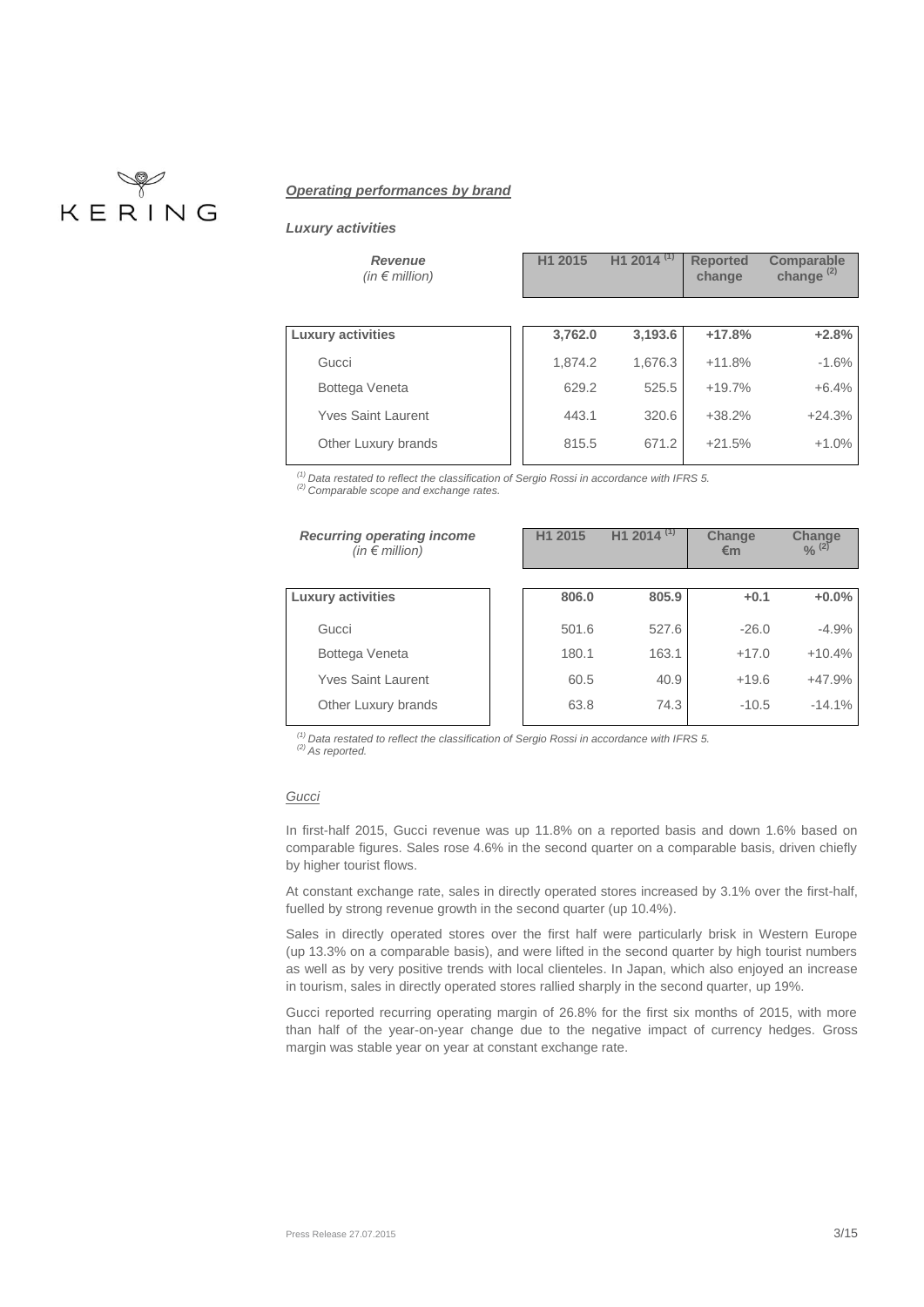

#### *Bottega Veneta*

Bottega Veneta posted first-half revenue growth of 19.7% on a reported basis and of 6.4% based on comparable figures, with sales picking up pace in the second quarter (up 9.3% on a comparable basis).

Directly operated stores (83% of sales) achieved robust sales growth over the half-year period (up 7.2% on a comparable basis), powered by a very strong sales performance in the second quarter (up 12.2%), particularly in Western Europe and Japan.

Leather Goods, the brand's core business, reported solid year-on-year sales growth of 8.3% in the first half.

Recurring operating income at Bottega Veneta jumped 10.4% in the six-month period.

### *Yves Saint Laurent*

Yves Saint Laurent again posted strong first-half revenue growth of 38.2% on a reported basis and 24.3% based on comparable figures, with sales picking up pace in the second quarter.

Revenue generated by directly operated stores (64% of sales) advanced by 25.7% during the sixmonth period, primarily led by a sharp increase in same-store sales.

The brand delivered strong sales growth in all main product categories and across all regions.

Recurring operating income for Yves Saint Laurent surged 47.9% and the recurring operating margin was also up, at 13.7%.

#### *Other Luxury brands*

Sales generated by Other Luxury brands in first-half 2015 were up 21.5% as reported and by 1% on a comparable basis.

The Couture and Leather Goods brands posted a sharp revenue increase, up by 9.1% on a comparable basis and by 15.3% in the second quarter. Total sales of the Jewellery brands were up in the first-half, but revenue from Watches was down year on year, reflecting unfavourable market conditions.

The wholesale network remains the main distribution channel for Other Luxury brands, accounting for 55.1% of the total, reflecting the differing stages of development of the Couture and Leather Goods brands as well as the specific distribution characteristics for Watches and Jewellery. Sales generated in the wholesale network in the first six months of 2015 were down 6.4% on a comparable basis, while comparable sales generated in directly operated stores rose 13.1%. Revenue generated in mature markets rose in first half 2015 (up 5.2% on a comparable basis), whereas business in emerging markets contracted.

Recurring operating income for Other Luxury brands was down compared to the same period in 2014. The recurring operating margin was also down, due chiefly to the negative impact of currency hedges.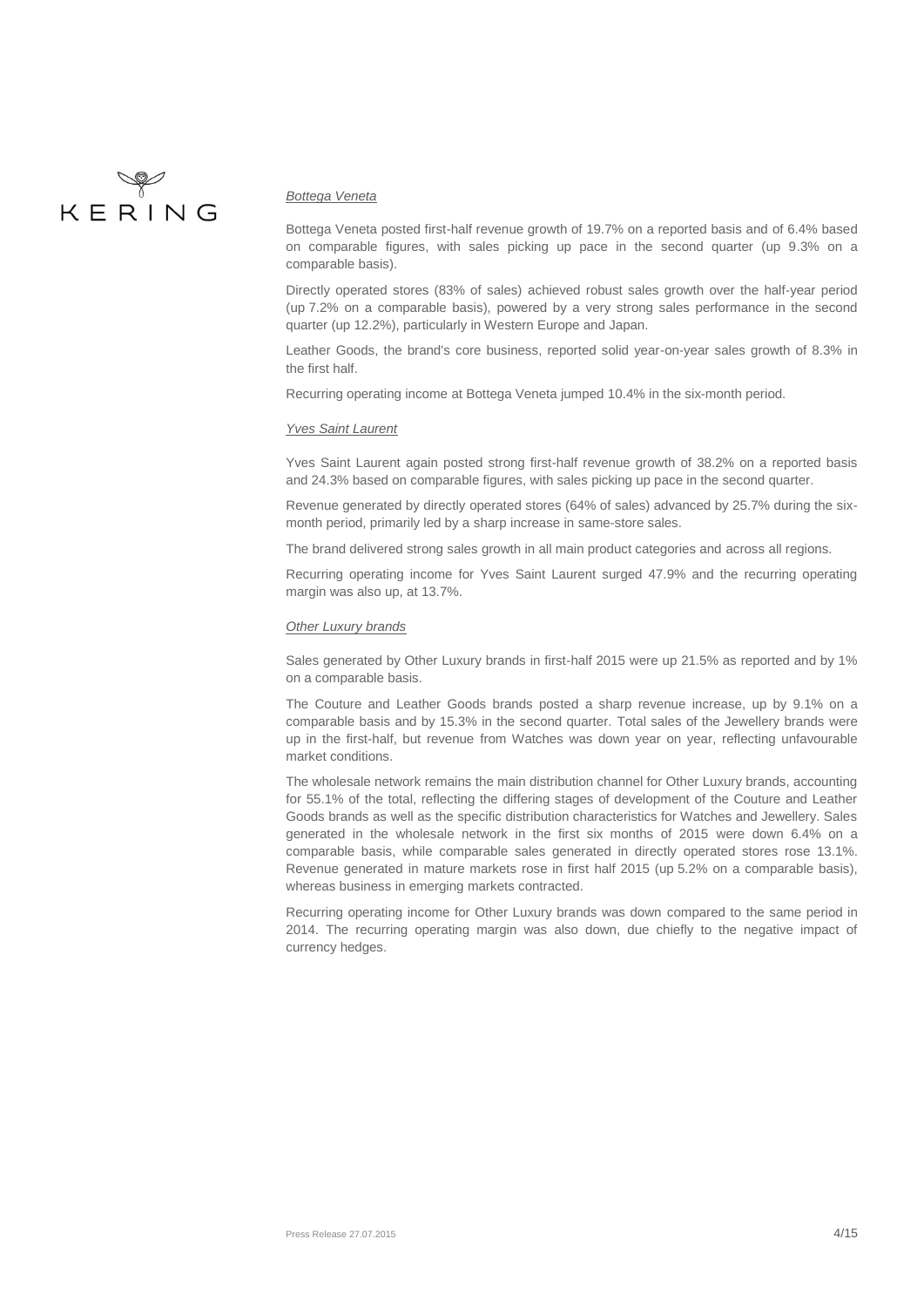# KERING

## *Sport & Lifestyle activities*

| <b>Revenue</b><br>(in $\epsilon$ million)                    | H1 2015 | H1 2014 | <b>Reported</b><br>change | <b>Comparable</b><br>change $(1)$ |
|--------------------------------------------------------------|---------|---------|---------------------------|-----------------------------------|
|                                                              |         |         |                           |                                   |
| <b>Sport &amp; Lifestyle activities</b>                      | 1,731.0 | 1,498.7 | $+15.5%$                  | $+5.3%$                           |
| Puma                                                         | 1,601.2 | 1,386.1 | $+15.5%$                  | $+5.9%$                           |
| Other Sport & Lifestyle brands                               | 129.8   | 112.6   | $+15.3%$                  | $-1.4%$                           |
| $(1)$ Comparable scope and exchange rates.                   |         |         |                           |                                   |
| <b>Recurring operating income</b><br>(in $\epsilon$ million) | H1 2015 | H1 2014 | Change<br>€m              | Change<br>$\frac{0}{6}$ (1)       |
|                                                              |         |         |                           |                                   |
| <b>Sport &amp; Lifestyle activities</b>                      | 38.4    | 70.9    | $-32.5$                   | $-45.8%$                          |
| Puma                                                         | 40.7    | 70.8    | $-30.1$                   | $-42.5%$                          |

*(1) Reported change.*

## *Puma*

Puma posted a sharp increase in first-half revenue, up 15.5% year on year as reported and 5.9% on a comparable basis, with brisk trading in the second quarter (up 7.5% based on comparable figures).

Other Sport & Lifestyle brands (2.3) 0.1 -2.4

Wholesale (79.4% of the brand's total) rose by 5.4% on a comparable basis in the first six months of 2015, with all of the brand's main markets reporting growth. Revenue posted by Puma's directly operated stores rose 9.3% in first-half 2015, with higher sales on a comparable basis. Sales of Footwear (46.0% of total sales) in first-half 2015 increased 12.1% based on comparable figures.

The change in Puma's recurring operating income continues to reflect the brand's relaunch initiatives, particularly in communication and marketing, as well as negative currency effects. At constant exchange rate, the brand's gross margin improved slightly.

#### *Other Sport & Lifestyle brands*

Combined first-half 2015 revenue for Volcom and Electric moved up 15.3% as reported but dropped 1.4% based on constant exchange rates. Trends improved in the second quarter, with revenue up 2.6% based on comparable data.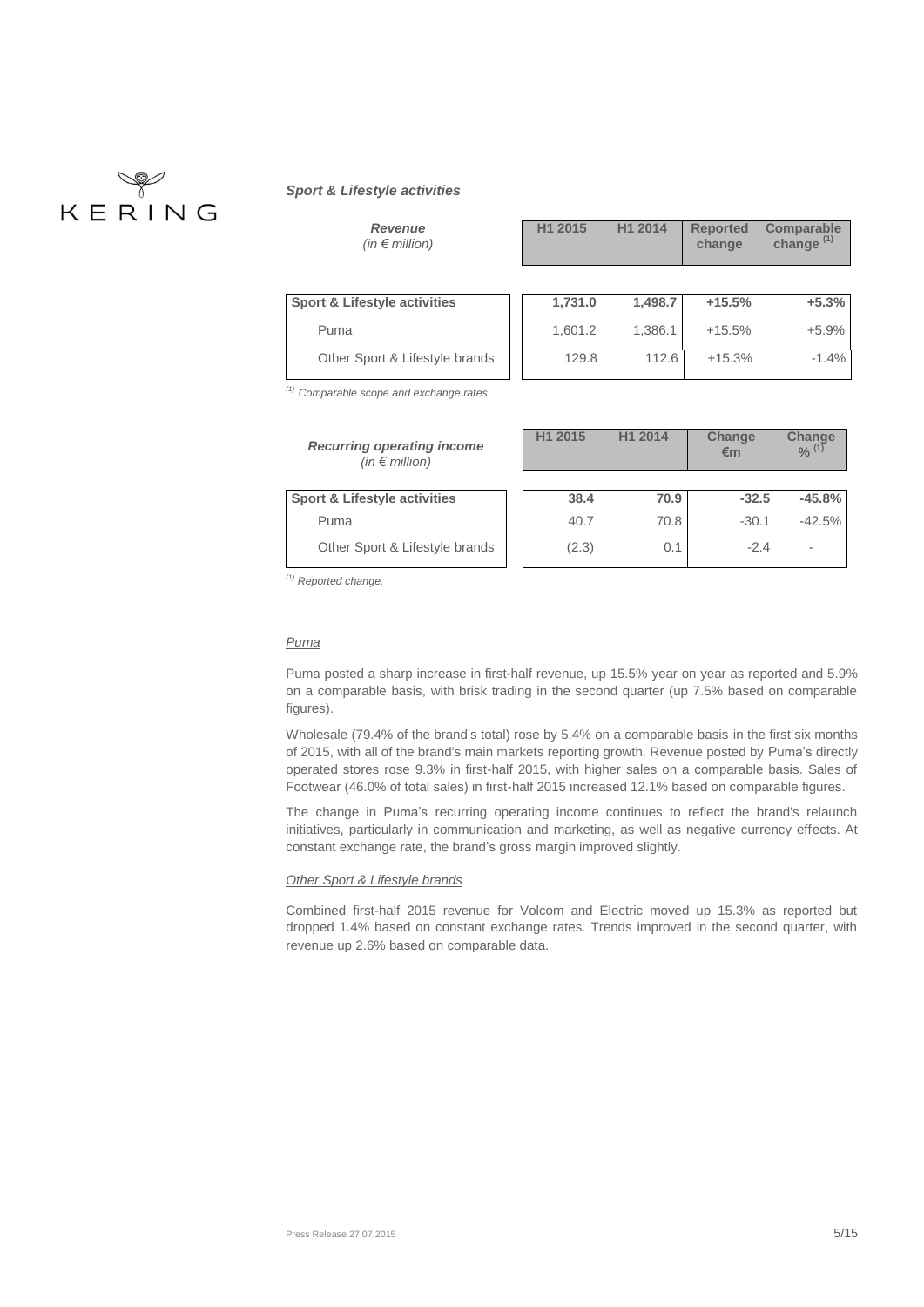

## *Financial performance*

**The effective tax rate** recorded by Kering was 23.8% in first-half 2015 (20.4% in first-half 2014), with the recurring tax rate at 19.8%.

**Other non-recurring operating income and expenses** represented a net expense of €42 million in the six months to June 30, 2015 and primarily included restructuring costs, asset impairment losses in Luxury activities and disposal gains (from the sale of Tretorn and of a property complex).

The **net loss from discontinued operations** amounted to €11 million and notably includes the loss arising on Sergio Rossi during the period.

## *Cash flows and financial position*

| (in $\epsilon$ million)                | H <sub>1</sub> 2015 | H1 2014  |
|----------------------------------------|---------------------|----------|
| Capital employed                       | 16,792.6            | 15,012.5 |
| Net assets (liabilities) held for sale | 28.0                | (65.7)   |
| <b>Total equity</b>                    | 11,483.3            | 11,041.8 |
| Net debt                               | 5,337.3             | 3,905.0  |

In first-half 2015, **free cash flow from operations** totalled €58 million compared with €635 million in the first six months of 2014, which had been boosted by the sale of a property complex.

The Group's **net debt** is traditionally higher at the end of the first half than at year end due to the dividend payout date and, to some extent, to the seasonal nature of its business. The Group's **cost of net debt** in first-half 2015 was 25% lower than in the same period of 2014, at just over €64 million.

Kering has a **very sound financial structure,** rated 'BBB' with a stable outlook by Standard & Poor's.

### *Outlook*

Positioned in structurally dynamic markets, Kering enjoys very solid fundamentals and a portfolio of powerful brands with strong potential.

2015 will see the continuation of Puma's relaunch plan as well as the rollout of dedicated action plans for each of the Luxury brands, focusing on achieving profitable organic growth.

In an economic environment that remains unsettled, the recent currency fluctuations are likely, at this stage, to have a favourable impact on sales, but could have mixed effects on the Group's results.

In this context, Kering intends to pursue its strategy of rigorously managing and allocating its resources to optimise its operating performance and improve cash flow generation for its brands.

*---*

*At its meeting on 27 July 2015, the Board of Directors, under the chairmanship of François-Henri Pinault, approved the condensed consolidated financial statements for the first half of 2015 that were subject to a limited review.*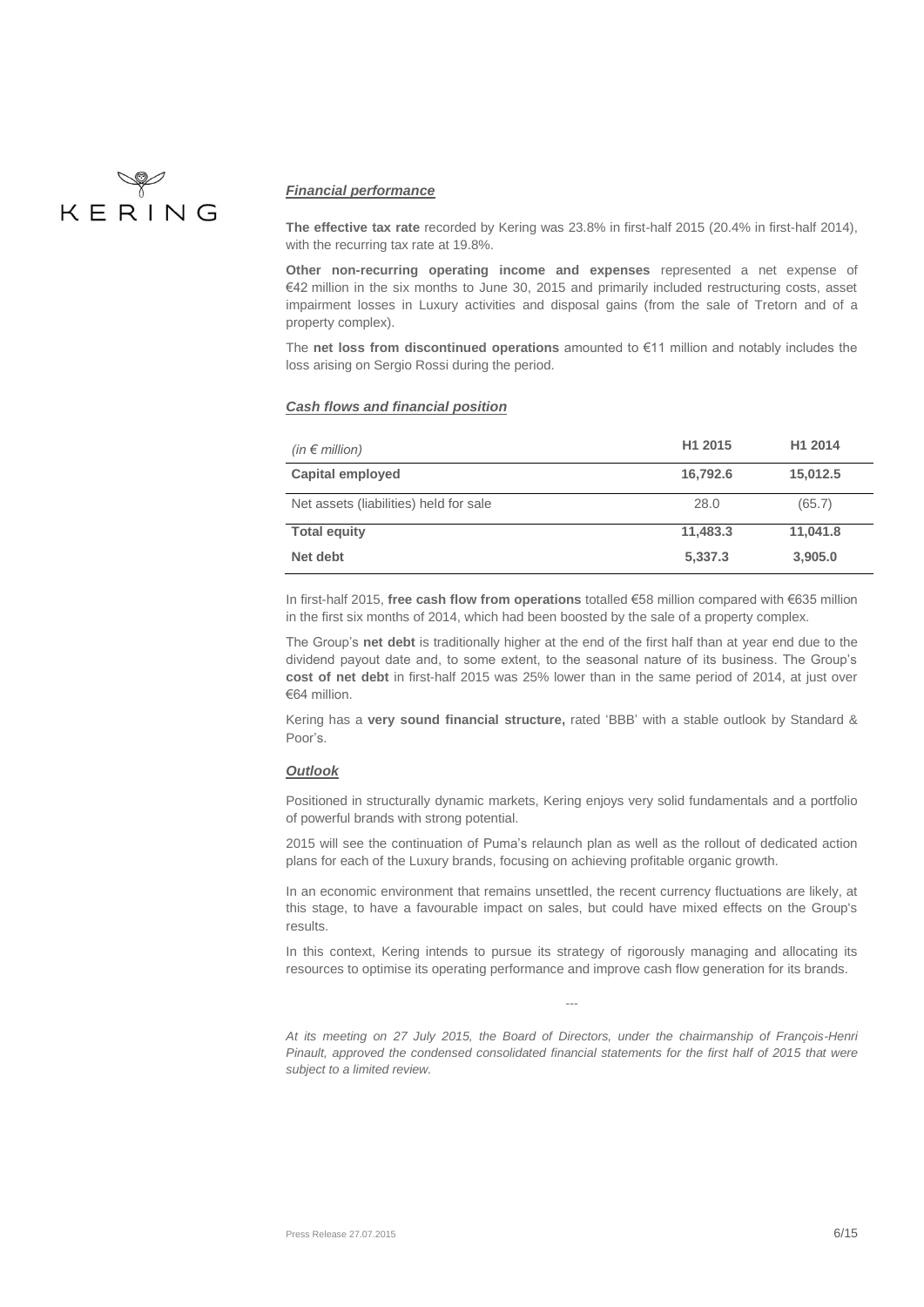

## **AUDIOCAST**

Kering will hold an **audiocast** for analysts and investors at **6.00pm** (CET) / 5.00pm (GMT) / 12.00pm (US, ET) on **Monday 27 July 2015.**

#### **Available o[n www.kering.com](http://www.kering.com/) (Finance section).**

The audiocast will also be available by phone, using one of the dial-in numbers below:

| France | +33 (0) 1 76 77 22 20 |
|--------|-----------------------|
| UK.    | +44 (0) 20 3427 1912  |
| US.    | +1 (212) 444 0481     |

Access code: 1376170

A replay of the audiocast will also be available o[n www.kering.com](http://www.kering.com/) (Finance section).

## **PRESENTATION**

The slides (PDF) will be available ahead of the audiocast at [www.kering.com](http://www.kering.com/)

#### The 2015 First-Half Report will be available at **[www.kering.com](http://www.kering.com/)**

#### *About Kering*

*A world leader in apparel and accessories, Kering develops an ensemble of powerful Luxury and Sport & Lifestyle brands: Gucci, Bottega Veneta, Saint Laurent, Alexander McQueen, Balenciaga, Brioni, Christopher Kane, McQ, Stella McCartney, Tomas Maier, Sergio Rossi, Boucheron, Dodo, Girard-Perregaux, JeanRichard, Pomellato, Qeelin, Ulysse Nardin, PUMA, Volcom, Cobra and Electric. By 'empowering imagination' in the fullest sense, Kering encourages its brands to reach their potential, in the most sustainable manner. Present in more than 120 countries, the Group generated revenues of €10 billion in 2014 and had more than 37,000 employees at year end. The Kering (previously PPR) share is listed on Euronext Paris (FR 0000121485, KER.PA, KER.FP).*

#### **Contacts**

| <b>Press</b><br>Hélène Saint-Raymond<br><b>Floriane Geroudet</b> | +33 (0) 1 45 64 61 20<br>+33 (0) 1 45 64 66 00 | helene.saint-raymond@kering.com<br>floriane.geroudet@kering.com |
|------------------------------------------------------------------|------------------------------------------------|-----------------------------------------------------------------|
| Analysts/investors<br>Claire Roblet<br><b>Edouard Crowley</b>    | $+33(0)145646149$<br>$+33(0)145646328$         | claire.roblet@kering.com<br>edouard.crowley@kering.com          |

**Website:** www.kering.com

**Twitter**[: @KeringGroup](https://twitter.com/keringgroup)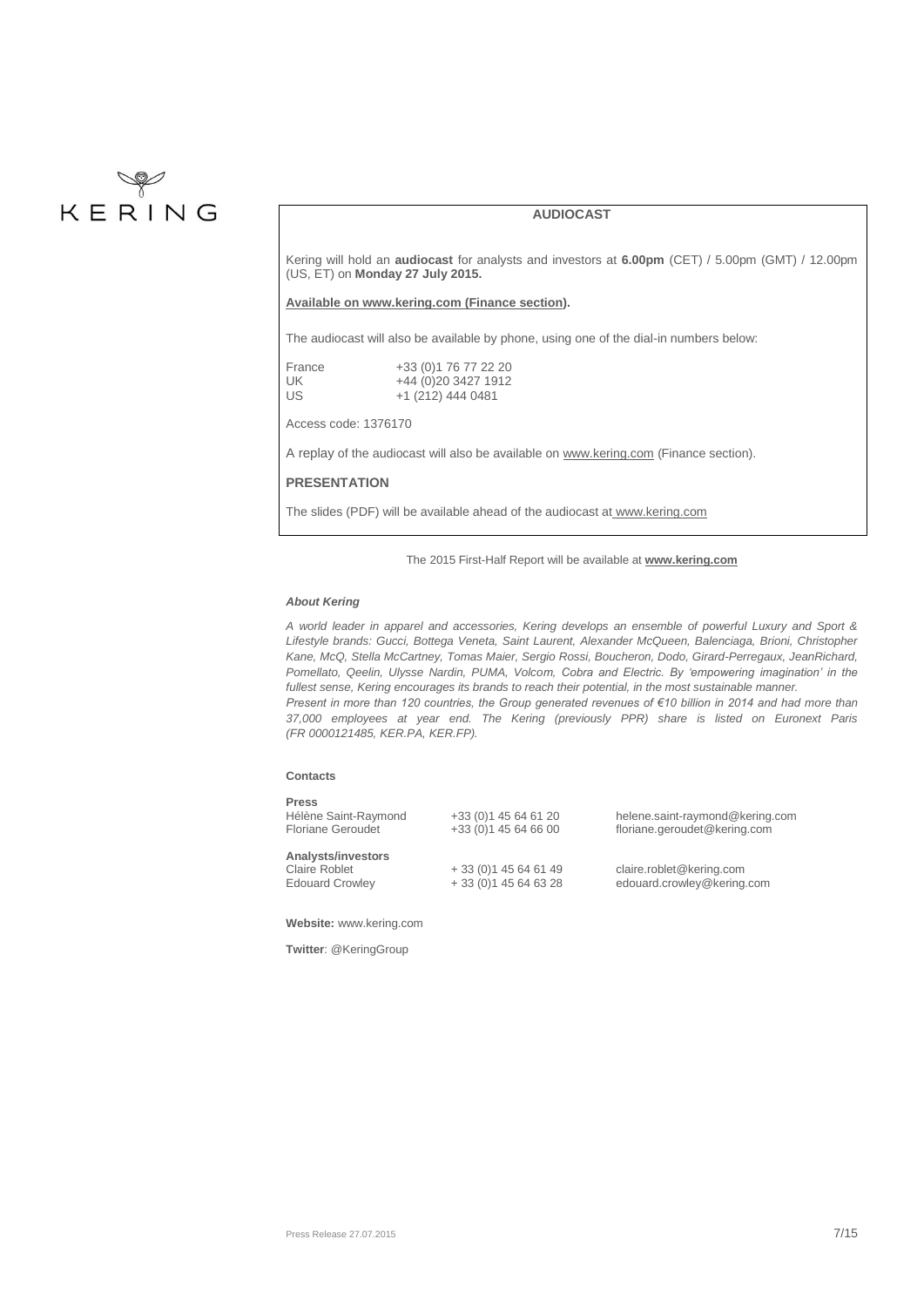

# **CONDENSED CONSOLIDATED INTERIM FINANCIAL STATEMENTS FOR THE SIX MONTHS ENDED 30 JUNE 2015**

| <b>Table of contents</b>                                                  | page |
|---------------------------------------------------------------------------|------|
| Highlights of first-half 2015 and appointments made<br>after 30 June 2015 | 9    |
| <b>Consolidated income statement</b>                                      | 10   |
| <b>Consolidated statement of financial position</b>                       | 11   |
| <b>Consolidated statement of cash flows</b>                               | 12   |
| Breakdown of revenue                                                      | 13   |
| <b>Breakdown of recurring operating income</b>                            | 14   |
| <b>Main definitions</b>                                                   | 15   |
|                                                                           |      |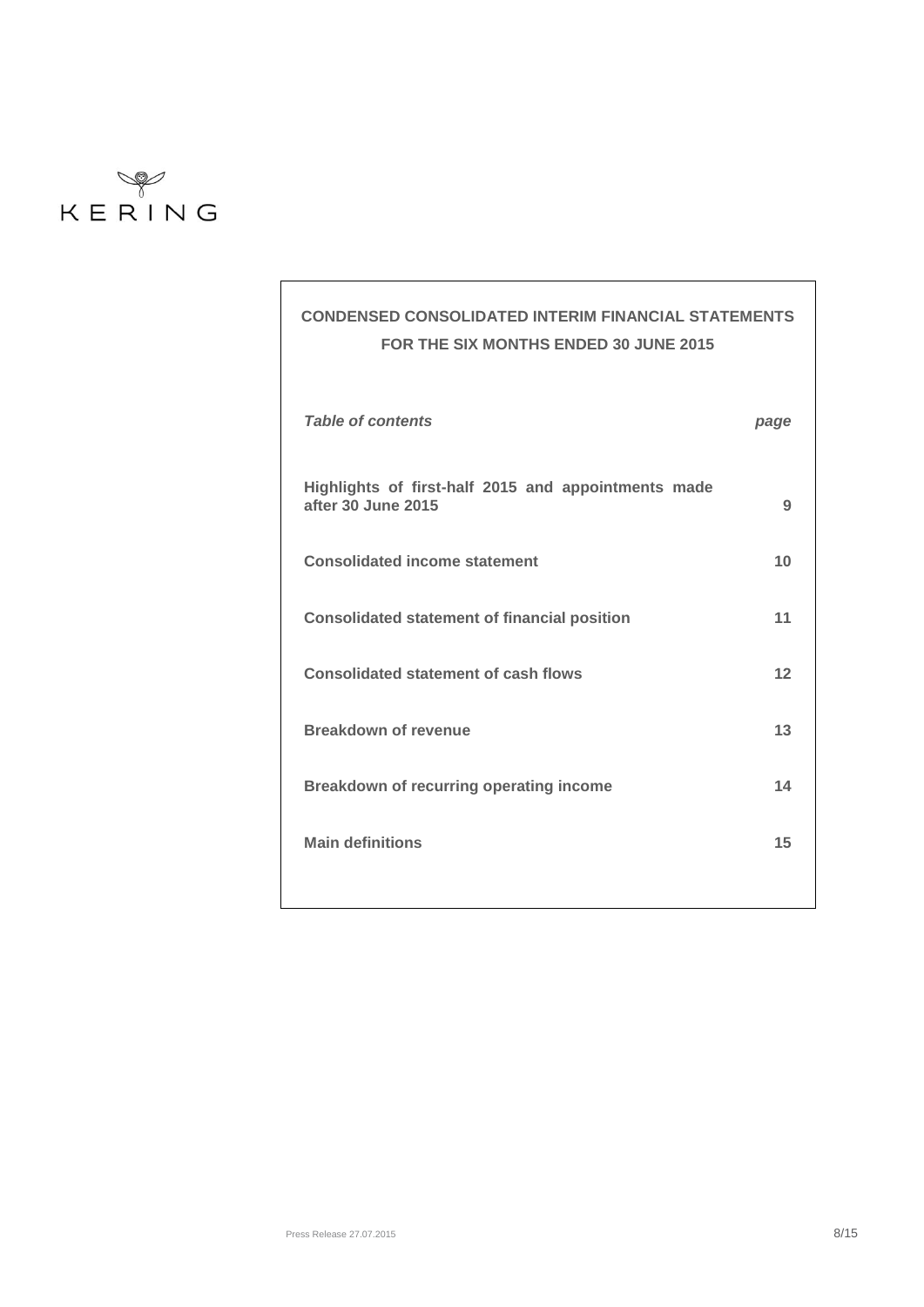## *Highlights of first-half 2015*

#### *Change in management and creative responsibility at Gucci*

On 21 January 2015, Marco Bizzarri, Gucci's President and CEO who succeeded Patrizio di Marco in early January 2015, announced that Alessandro Michele had been appointed as the brand's new Creative Director following the departure of his predecessor Frida Giannini.

Alessandro Michele has been given total creative responsibility for all of Gucci's collections and its brand image. The first collection fully designed by Alessandro Michele was the 2016 Cruise collection, which was unveiled in New York on 4 June 2015 and will be available in stores as from the end of the third quarter of 2015.

#### *Finalisation of the partnership with Safilo and launch of Kering Eyewear*

In 2014, Kering announced its plan to invest in a dedicated entity specialised in luxury, high-end and sport Eyewear, managed by a skilled team of experienced professionals under the direction of Roberto Vedovotto. This innovative management model for the Group's Eyewear business will allow it to leverage the full potential of its brands in this category.

As part of this strategic move, Kering and Safilo agreed to evolve their partnership and jointly intend to terminate the current Gucci licence agreement two years in advance, i.e., by December 31, 2016, which will result in total compensation of €90 million to be paid to Safilo. On 12 January 2015, Kering announced that it had signed a partnership agreement with Safilo covering the development, manufacture and supply of Gucci Eyewear products. The agreement will be implemented as of fourth quarter 2015 in order to ensure a seamless transition for Gucci's Eyewear business. The overall €90 million in compensation due to Safilo has been recognised as an intangible asset in the financial statements at 30 June 2015 and will be amortised as from 1 January 2017. The compensation will be paid in three equal instalments, with the first payment on January 12, 2015 and the following two in December 2016 and September 2018.

On 18 March 2015, Kering announced that Roberto Vedovotto, CEO of Kering Eyewear, had been appointed as a new member of the Group Executive Committee. Kering Eyewear was officially launched on 30 June 2015 when its first collection, 'Collezione Uno', was presented at the Palazzo Grassi in Venice.

## *Other highlights*

On 15 January 2015, Kering sold the assets of Movitex to the group's management team, after recapitalising it in accordance with the preliminary agreement signed on 3 December 2014.

On 20 March 2015, Kering issued a €500 million, 0.875% fixed-rate bond maturing in seven years. Also during the first half of 2015 Kering carried out two issues of notes in foreign currency – a USD 150 million issue in March 2015 of five-year floating-rate notes, and a USD 150 million issue in June 2015 of six-year fixed-rate notes with an annual coupon of 2.887%.

On 25 March 2015 Kering bought out the non-controlling interests in Sowind Group in accordance with the shareholder agreements signed in June 2011. This acquisition did not have a material impact on the Group's interim financial statements.

On 30 June 2015, Puma announced that it had sold the intellectual property rights (including trademark rights) of its subsidiary, Tretorn Group, to US-based Authentic Brands Group, LLC (ABG). Tretorn – which is based in Helsingborg in Sweden and makes sport and leisure products – was acquired by Puma in 2012. This sale is in line with Puma's strategy of refocusing its business on its core activities.

#### *Appointments made after June 30, 2015*

#### *Appointment of Hélène Poulit-Duquesne as CEO of Boucheron*

On 9 July 2015, Kering announced that Hélène Poulit-Duquesne had been appointed Chief Executive Officer of Boucheron, effective 28 September 2015. She will report to Albert Bensoussan, CEO of Kering's Luxury - Watches & Jewellery division.

#### *Appointment of Grita Loebsack as CEO, Luxury - Couture & Leather Goods' emerging brands*

On 27 July 2015, Kering announced that Grita Loebsack has been appointed Chief Executive Officer of Kering's Luxury - Couture & Leather Goods' emerging brands, effective 14 September 2015.

She will report directly to François-Henri Pinault, Chairman & CEO of Kering, and will be part of the Group's executive committee. The CEOs of Alexander McQueen, Balenciaga, Brioni, Christopher Kane, Stella McCartney and Tomas Maier will report to her.

Kering's Luxury - Couture & Leather Goods division also includes Gucci, Bottega Veneta and Saint Laurent, which will remain under François-Henri Pinault's direct supervision. The expansion of the Group's luxury activities will continue to be carried out with full respect for the autonomy of each brand, which will remain under the operational responsibility of their respective CEOs.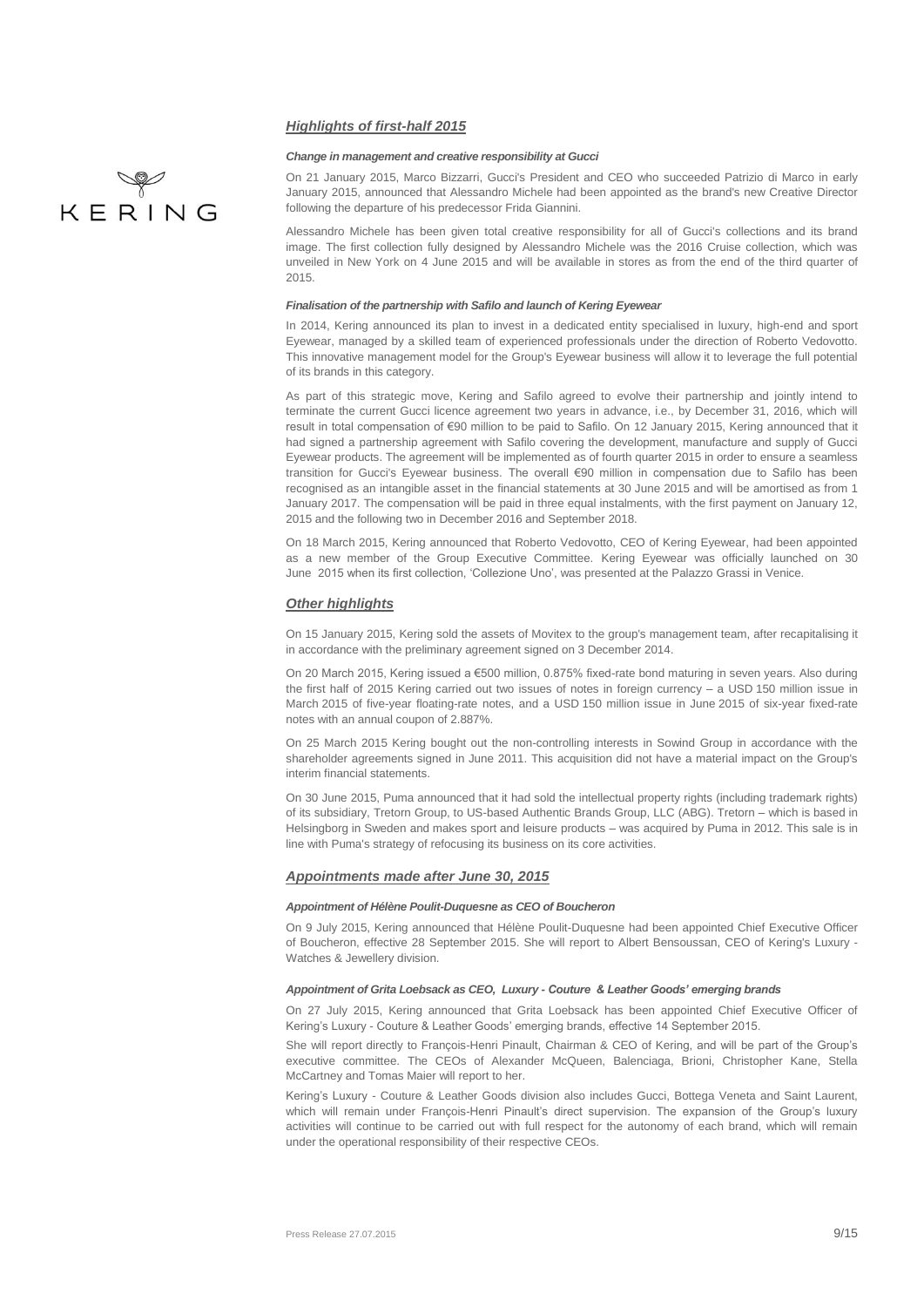

# **Consolidated income statement**

| (in $\epsilon$ million)                                                                | June 30, 2015 | June 30, 2014 | Dec. 31, 2014 |
|----------------------------------------------------------------------------------------|---------------|---------------|---------------|
|                                                                                        |               |               |               |
| <b>CONTINUING OPERATIONS</b>                                                           |               |               |               |
| Revenue                                                                                | 5,512.5       | 4,710.4       | 10,037.5      |
| Cost of sales                                                                          | (2, 113.3)    | (1,708.2)     | (3,741.7)     |
| Gross margin                                                                           | 3,399.2       | 3,002.2       | 6,295.8       |
| Payroll expenses                                                                       | (895.9)       | (751.8)       | (1, 545.2)    |
| Other recurring operating income and expenses                                          | (1,730.1)     | (1,433.0)     | (3,086.6)     |
| Recurring operating income                                                             | 773.2         | 817.4         | 1,664.0       |
| Other non-recurring operating income and expenses                                      | (41.8)        | 1.0           | (112.1)       |
| <b>Operating income</b>                                                                | 731.4         | 818.4         | 1,551.9       |
| Finance costs, net                                                                     | (136.2)       | (104.3)       | (197.4)       |
| Income before tax                                                                      | 595.2         | 714.1         | 1,354.5       |
| Corporate income tax                                                                   | (141.4)       | (146.0)       | (325.6)       |
| Share in earnings (losses) of equity-accounted companies                               | (2.8)         | (1.9)         | (0.8)         |
| Net income from continuing operations                                                  | 451.0         | 566.2         | 1,028.1       |
| o/w attributable to owners of the parent                                               | 433.8         | 547.2         | 1,007.7       |
| o/w attributable to non-controlling interests                                          | 17.2          | 19.0          | 20.4          |
|                                                                                        |               |               |               |
| <b>DISCONTINUED OPERATIONS</b>                                                         |               |               |               |
| Net loss from discontinued operations                                                  | (10.7)        | (362.7)       | (478.8)       |
| o/w attributable to owners of the parent                                               | (10.7)        | (362.7)       | (478.8)       |
| o/w attributable to non-controlling interests                                          |               |               |               |
| Net income of consolidated companies                                                   | 440.3         | 203.5         | 549.3         |
|                                                                                        | 423.1         | 184.5         | 528.9         |
| Net income attributable to owners of the parent                                        | 17.2          |               | 20.4          |
| Net income attributable to non-controlling interests                                   |               | 19.0          |               |
| Net income attributable to owners of the parent                                        | 423.1         | 184.5         | 528.9         |
| Earnings per share (in $\epsilon$ )                                                    | 3.36          | 1.47          | 4.20          |
| Fully diluted earnings per share (in $\epsilon$ )                                      | 3.36          | 1.46          | 4.20          |
| Net income from continuing operations attributable to<br>owners of the parent          | 433.8         | 547.2         | 1,007.7       |
| Earnings per share (in $\epsilon$ )                                                    | 3.44          | 4.35          | 8.00          |
| Fully diluted earnings per share (in $\epsilon$ )                                      | 3.44          | 4.34          | 8.00          |
| Net income, Group share, from continuing operations<br>(excluding non-recurring items) | 489.2         | 562.3         | 1,177.4       |
| Earnings per share (in $\epsilon$ )                                                    | 3.88          | 4.47          | 9.35          |
| Fully diluted earnings per share (in $\epsilon$ )                                      | 3.88          | 4.46          | 9.35          |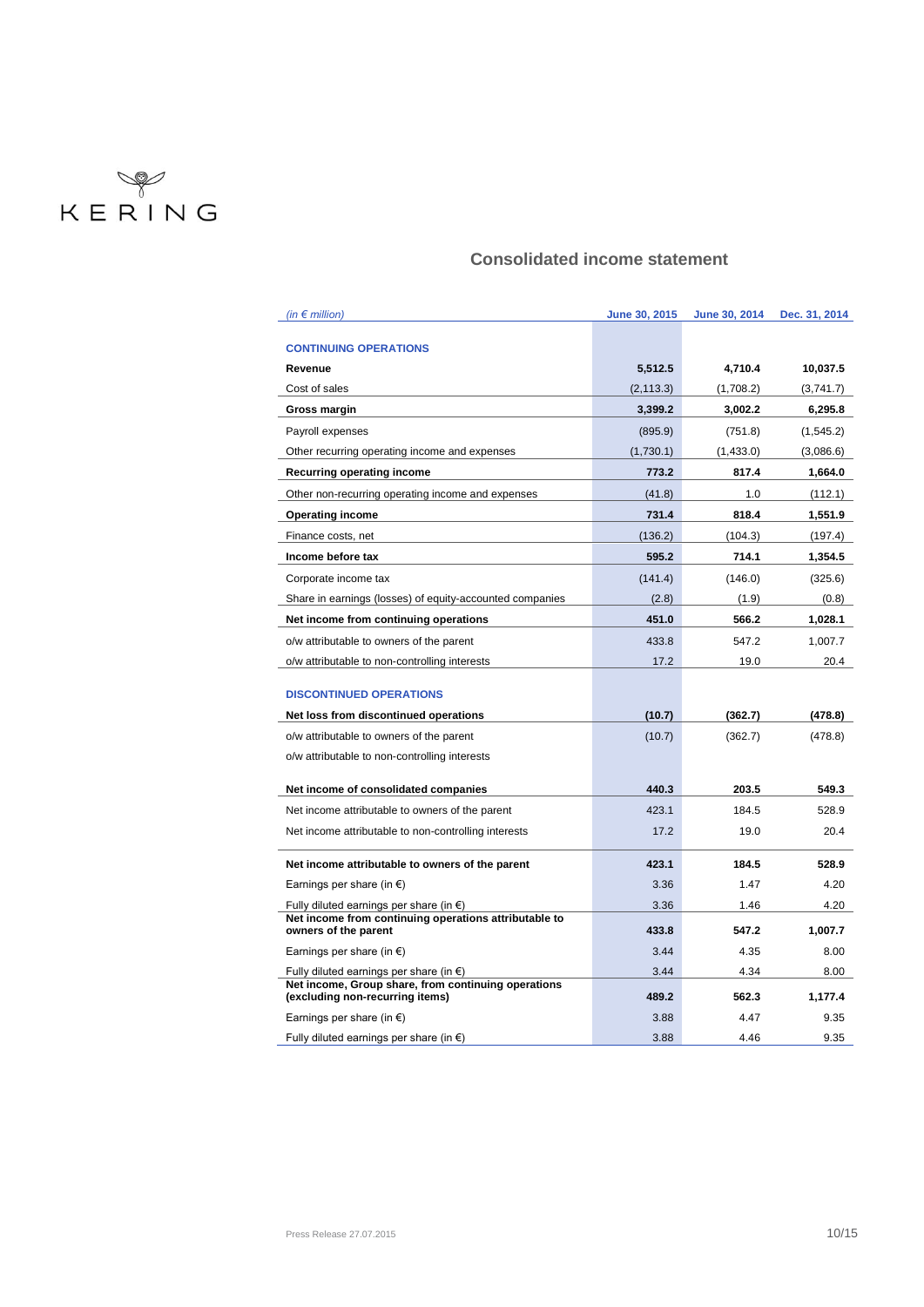

# **Consolidated statement of financial position**

| (in $\epsilon$ million)                                        | June 30, 2015 | June 30, 2014        | Dec. 31, 2014 |
|----------------------------------------------------------------|---------------|----------------------|---------------|
| Goodwill                                                       | 3,826.3       | 3,634.6              | 4,039.9       |
| Brands and other intangible assets                             | 11,273.9      | 10,726.3             | 10,748.1      |
| Property, plant and equipment                                  | 2,003.1       | 1,683.4              | 1,887.2       |
| Investments in equity-accounted companies                      | 21.6          | 19.1                 | 23.2          |
| Non-current financial assets                                   | 464.2         | 303.3                | 400.0         |
| Deferred tax assets                                            | 826.2         | 769.6                | 758.0         |
| Other non-current assets                                       | 58.1          | 35.7                 | 36.2          |
| <b>Non-current assets</b>                                      | 18,473.4      | 17,172.0             | 17,892.6      |
| Inventories                                                    | 2,474.0       | 2,079.7              | 2,234.7       |
| Trade receivables                                              | 1,115.2       | 988.2                | 1,030.0       |
| Current tax receivables                                        | 133.9         | 114.6                | 138.4         |
| Other current financial assets                                 | 86.7          | 18.8                 | 106.3         |
| Other current assets                                           | 708.2         | 442.3                | 673.5         |
| Cash and cash equivalents                                      | 922.9         | 1,225.8              | 1,089.9       |
| <b>Current assets</b>                                          | 5,440.9       | 4,869.4              | 5,272.8       |
| Assets classified as held for sale                             | 88.3          | 107.9                | 88.5          |
| <b>Total assets</b>                                            | 24,002.6      | 22,149.3             | 23,253.9      |
| (in $\epsilon$ million)                                        | June 30, 2015 | <b>June 30, 2014</b> | Dec. 31, 2014 |
| Share capital                                                  | 505.2         | 505.0                | 505.1         |
| Capital reserves                                               | 2,428.3       | 2,426.3              | 2,427.4       |
| <b>Treasury shares</b>                                         | (5.1)         | (8.7)                | (3.4)         |
| <b>Translation adjustments</b>                                 | 116.0         | (126.9)              | (52.9)        |
| Remeasurement of financial instruments                         | (115.2)       | 11.6                 | (86.9)        |
| Other reserves                                                 | 7,877.9       | 7,629.2              | 7,844.8       |
| Equity attributable to owners of the parent                    | 10,807.1      | 10.436.5             | 10,634.1      |
| Non-controlling interests                                      | 676.2         | 605.3                | 628.2         |
| <b>Total equity</b>                                            | 11,483.3      | 11,041.8             | 11,262.3      |
| Non-current borrowings                                         | 3,831.6       | 2,710.6              | 3,192.2       |
| Other non-current financial liabilities                        | 9.1           | 1.1                  | 2.8           |
| Provisions for pensions and other post-employment benefits     | 129.3         | 95.1                 | 111.9         |
| Other provisions                                               | 50.7          | 108.9                | 49.3          |
| Deferred tax liabilities                                       | 2,861.4       | 2,805.7              | 2,791.8       |
| <b>Non-current liabilities</b>                                 | 6,882.1       | 5,721.4              | 6,148.0       |
| <b>Current borrowings</b>                                      | 2,428.6       | 2,420.2              | 2,288.4       |
| Other current financial liabilities                            | 129.0         | 19.7                 | 346.8         |
| Trade payables                                                 | 1,051.1       | 929.8                | 982.8         |
| Provisions for pensions and other post-employment benefits     | 7.2           | 7.2                  | 7.2           |
| Provisions                                                     | 177.8         | 180.0                | 225.6         |
| <b>Current tax liabilities</b>                                 | 315.4         | 386.1                | 277.9         |
| Other current liabilities                                      | 1,467.8       | 1,269.5              | 1,651.0       |
| <b>Current liabilities</b>                                     | 5,576.9       | 5,212.5              | 5,779.7       |
| Liabilities associated with assets classified as held for sale | 60.3          | 173.6                | 63.9          |
| <b>Total equity and liabilities</b>                            | 24,002.6      | 22,149.3             | 23,253.9      |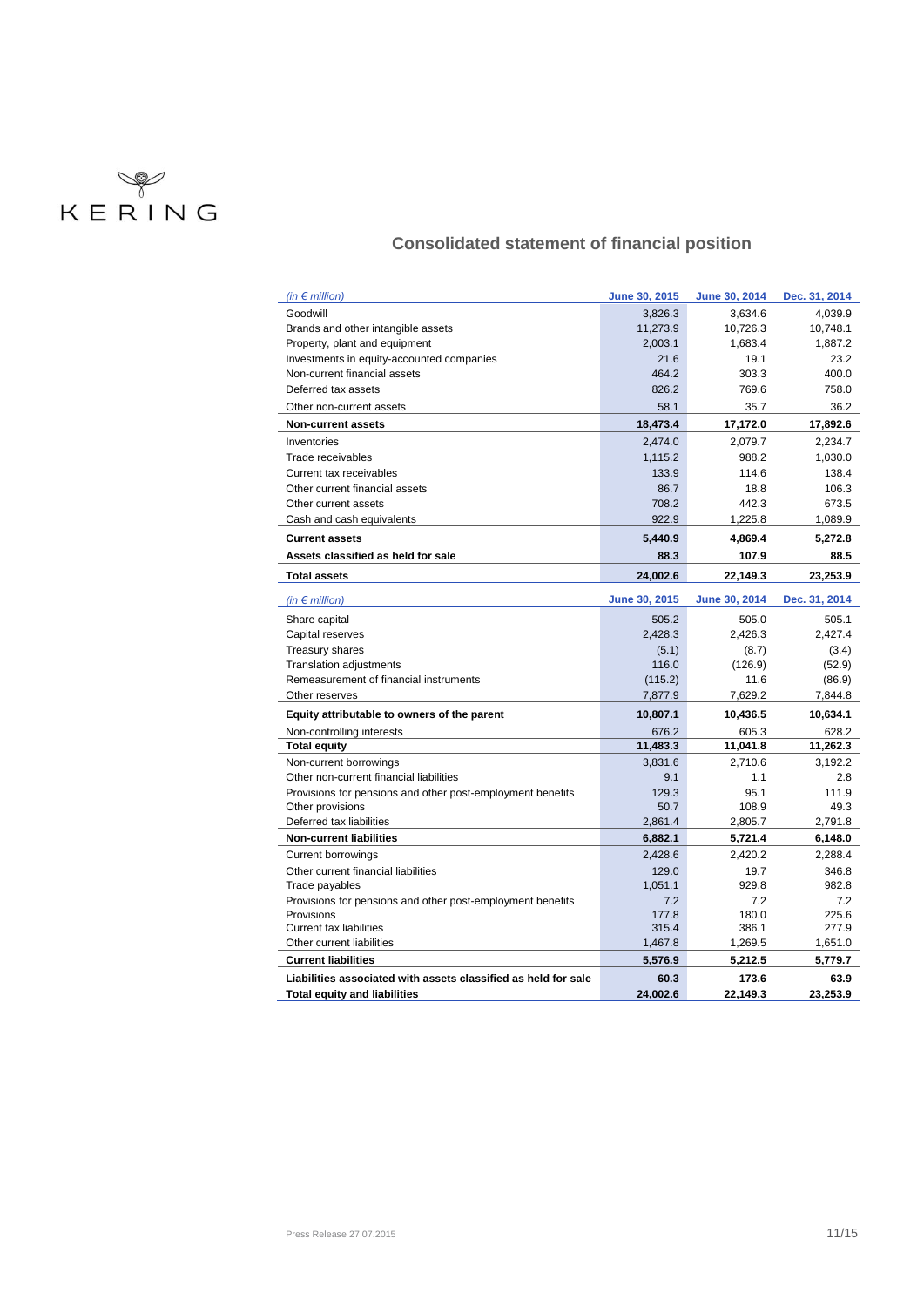

# **Consolidated statement of cash flows**

| (in $\epsilon$ million)                                                                                   | June 30, 2015 | June 30, 2014 | Dec. 31, 2014 |
|-----------------------------------------------------------------------------------------------------------|---------------|---------------|---------------|
| Net income from continuing operations                                                                     | 451.0         | 566.2         | 1,028.1       |
| Net recurring charges to depreciation, amortisation and                                                   |               |               |               |
| provisions on non-current operating assets                                                                | 198.6         | 154.5         | 326.7         |
| Other non-cash income and expenses                                                                        | (21.3)        | (126.7)       | (95.0)        |
| Cash flow from operating activities                                                                       | 628.3         | 594.0         | 1.259.8       |
| Interest paid/received                                                                                    | 91.9          | 94.7          | 218.8         |
| Dividends received                                                                                        |               |               |               |
| Net income tax payable                                                                                    | 174.7         | 255.4         | 365.7         |
| Cash flow from operating activities before tax, dividends<br>and interest                                 | 894.9         | 944.1         | 1.844.3       |
| Change in working capital requirement                                                                     | (428.0)       | (261.0)       | (160.3)       |
| Corporate income tax paid                                                                                 | (148.3)       | (175.3)       | (422.7)       |
| Net cash from operating activities                                                                        | 318.6         | 507.8         | 1,261.3       |
| Purchases of property, plant and equipment and intangible                                                 |               |               |               |
| assets<br>Proceeds from disposals of property, plant and equipment                                        | (303.0)       | (214.5)       | (551.4)       |
| and intangible assets                                                                                     | 42.2          | 341.3         | 367.9         |
| Acquisitions of subsidiaries, net of cash acquired                                                        |               | (0.9)         | (593.8)       |
| Proceeds from disposals of subsidiaries, net of cash                                                      |               |               |               |
| transferred                                                                                               | (2.9)         | (0.1)         | 3.6           |
| Purchases of other financial assets                                                                       | (88.7)        | (64.2)        | (144.1)       |
| Proceeds from sales of other financial assets                                                             | 15.2          | 9.4           | 9.9           |
| Interest and dividends received                                                                           | 0.3           | 2.7           | 5.3           |
| Net cash from (used in) investing activities<br>Increase/decrease in share capital and other transactions | (336.9)       | 73.7          | (902.6)       |
| with owners                                                                                               | (2.1)         | 3.0           | 3.2           |
| Treasury share transactions                                                                               | (7.6)         | (13.8)        | (8.5)         |
| Dividends paid to owners of the parent company                                                            | (504.9)       | (473.2)       | (473.2)       |
| Dividends paid to non-controlling interests                                                               | (32.2)        | (26.6)        | (24.4)        |
| <b>Bond issues</b>                                                                                        | 860.4         | 316.2         | 862.7         |
| Bond redemptions                                                                                          | (758.4)       | (881.5)       | (948.1)       |
| Increase/decrease in other borrowings                                                                     | 605.6         | 757.0         | 546.7         |
| Interest paid and equivalent                                                                              | (92.2)        | (108.5)       | (233.4)       |
| Net cash from (used in) financing activities                                                              | 68.6          | (427.4)       | (275.0)       |
| Net cash used in discontinued operations                                                                  | (85.3)        | (372.2)       | (442.7)       |
| Impact of exchange rate variations                                                                        | (153.9)       | 6.2           | (73.2)        |
| Net decrease in cash and cash equivalents                                                                 | (188.9)       | (211.9)       | (432.2)       |
|                                                                                                           |               |               |               |
| Cash and cash equivalents at beginning of period                                                          | 805.4         | 1,237.6       | 1,237.6       |
| Cash and cash equivalents at end of period                                                                | 616.5         | 1,025.7       | 805.4         |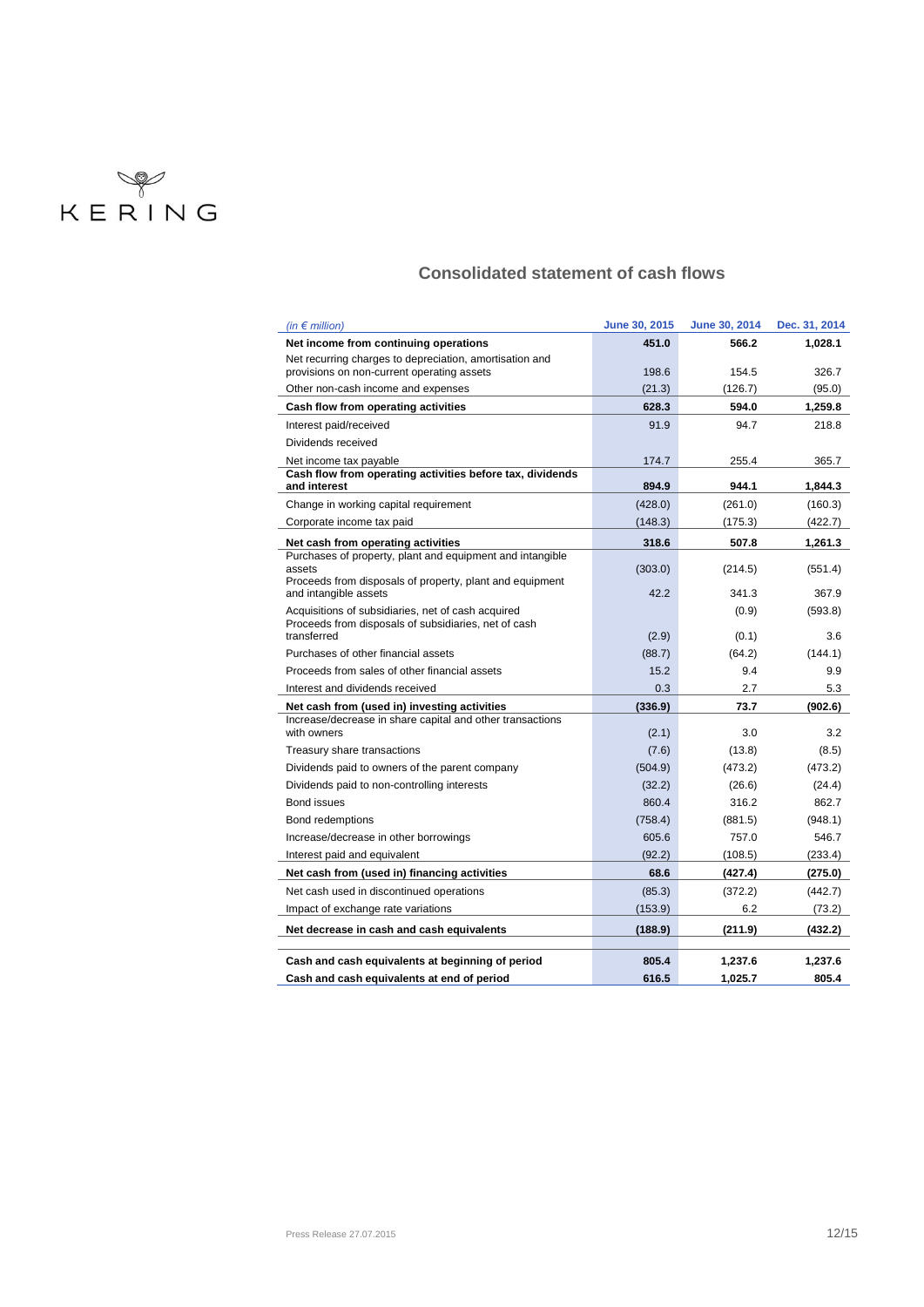

# **Breakdown of revenue (1)**

| (in $\epsilon$ million)                    | H1<br>2015 | H1<br>2014 | <b>Reported</b><br>change | Comparable<br>change $^{(2)}$ | Q <sub>2</sub><br>2015 | Q2<br>2014 | <b>Reported</b><br>change | Comparable<br>change <sup>(2)</sup> | Q <sub>1</sub><br>2015 | Q <sub>1</sub><br>2014 | <b>Reported</b><br>change | Comparable<br>change $(2)$ |
|--------------------------------------------|------------|------------|---------------------------|-------------------------------|------------------------|------------|---------------------------|-------------------------------------|------------------------|------------------------|---------------------------|----------------------------|
|                                            |            |            |                           |                               |                        |            |                           |                                     |                        |                        |                           |                            |
| <b>Luxury activities</b>                   | 3,762.0    | 3,193.6    | $+17.8%$                  | $+2.8%$                       | 2,008.0                | 1,611.3    | $+24.6%$                  | $+8.0%$                             | 1,754.0                | 1,582.3                | $+10.9%$                  | $-2.6%$                    |
| Gucci                                      | ,874.2     | 1,676.3    | $+11.8%$                  | $-1.6%$                       | 1,005.2                | 838.2      | $+19.9%$                  | $+4.6%$                             | 869.0                  | 838.1                  | $+3.7%$                   | $-7.9%$                    |
| Bottega Veneta                             | 629.2      | 525.5      | $+19.7%$                  | $+6.4%$                       | 339.2                  | 274.7      | $+23.5%$                  | $+9.3%$                             | 290.0                  | 250.8                  | $+15.6%$                  | $+3.1%$                    |
| <b>Yves Saint Laurent</b>                  | 443.1      | 320.6      | $+38.2%$                  | $+24.3%$                      | 231.7                  | 162.6      | $+42.5%$                  | $+27.3%$                            | 211.4                  | 158.0                  | $+33.8%$                  | $+21.2%$                   |
| Other Luxury brands                        | 815.5      | 671.2      | $+21.5%$                  | $+1.0%$                       | 431.9                  | 335.8      | $+28.6%$                  | $+6.4%$                             | 383.6                  | 335.4                  | $+14.4%$                  | $-4.5%$                    |
| <b>Sport &amp; Lifestyle</b><br>activities | 1,731.0    | 1,498.7    | $+15.5%$                  | $+5.3%$                       | 841.0                  | 709.1      | $+18.6%$                  | $+7.1%$                             | 890.0                  | 789.6                  | $+12.7%$                  | $+3.7%$                    |
| Puma                                       | ,601.2     | 1,386.1    | $+15.5%$                  | $+5.9%$                       | 776.2                  | 656.1      | $+18.3%$                  | $+7.5%$                             | 825.0                  | 730.0                  | $+13.0%$                  | $+4.5%$                    |
| Other Sport & Lifestyle<br>brands          | 129.8      | 112.6      | $+15.3%$                  | $-1.4%$                       | 64.8                   | 53.0       | $+22.3%$                  | $+2.5%$                             | 65.0                   | 59.6                   | $+9.1%$                   | $-5.0%$                    |
| Corporate and others                       | 19.5       | 18.1       | $+7.7%$                   | $-12.2%$                      | 12.3                   | 10.4       | $+18.3%$                  | $-3.9%$                             | 7.2                    | 7.7                    | $-6.5%$                   | $-23.4%$                   |
| <b>KERING - Continuing</b><br>activities   | 5,512.5    | 4,710.4    | $+17.0%$                  | $+3.5%$                       | 2,861.3                | 2,330.8    | $+22.8%$                  | $+7.7%$                             | 2,651.2                | 2,379.6                | $+11.4%$                  | $-0.6%$                    |

*(1) Data restated to reflect the classification of Sergio Rossi in accordance with IFRS 5.*

(2) *On a comparable Group structure and exchange rate basis.*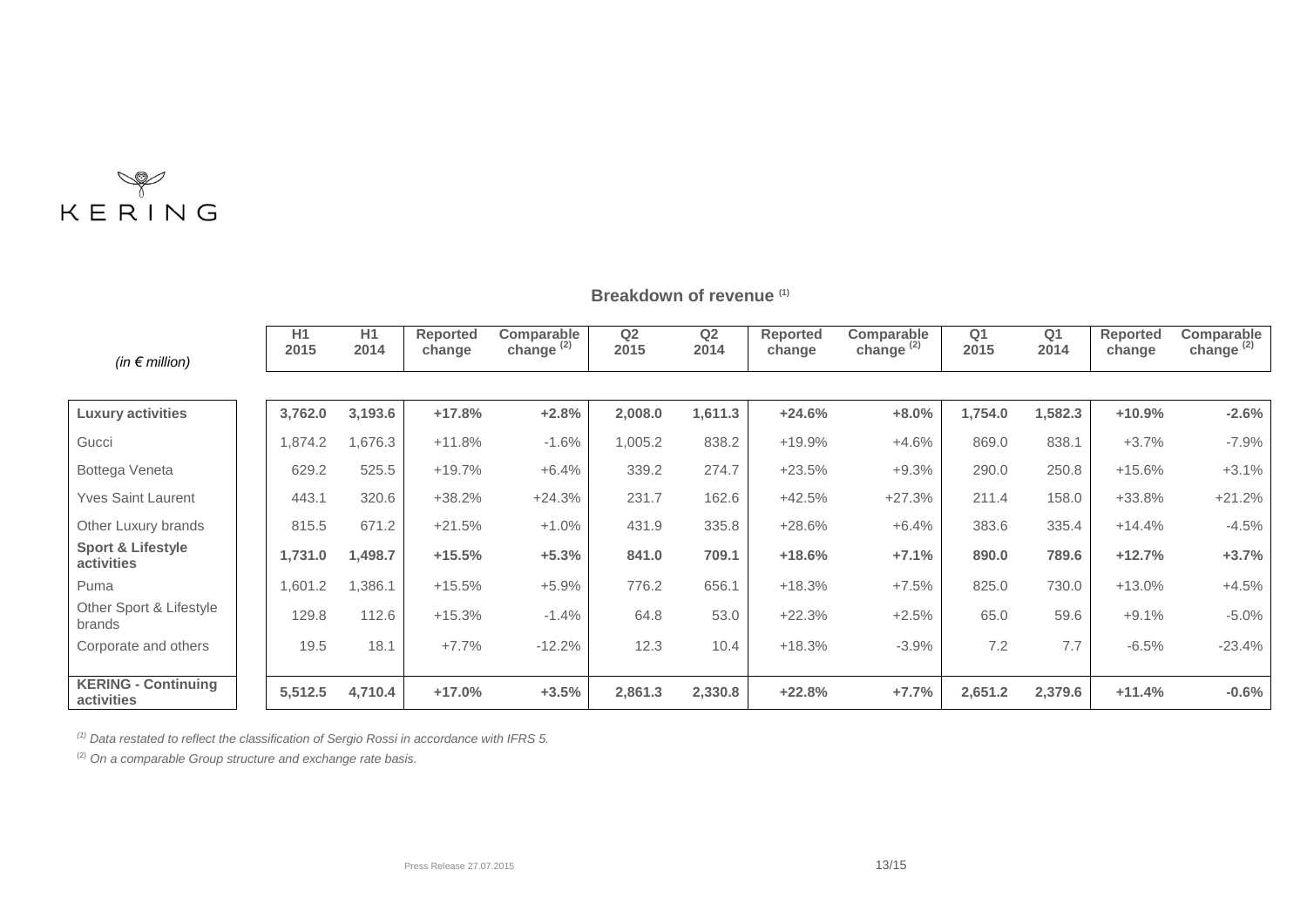

| (in $\epsilon$ million)                 | H1 2015 | H1 2014 $(1)$ | Change €m | Change % $(2)$ |
|-----------------------------------------|---------|---------------|-----------|----------------|
| <b>Luxury activities</b>                | 806.0   | 805.9         | 0.1       | $+0.0%$        |
| Gucci                                   | 501.6   | 527.6         | (26.0)    | $-4.9%$        |
| Bottega Veneta                          | 180.1   | 163.1         | 17.0      | $+10.4%$       |
| <b>Yves Saint Laurent</b>               | 60.5    | 40.9          | 19.6      | $+47.9%$       |
| Other Luxury brands                     | 63.8    | 74.3          | (10.5)    | $-14.1%$       |
| <b>Sport &amp; Lifestyle activities</b> | 38.4    | 70.9          | (32.5)    | $-45.8%$       |
| Puma                                    | 40.7    | 70.8          | (30.1)    | $-42.5%$       |
| Other Sport & Lifestyle brands          | (2.3)   | 0.1           | (2.4)     | <b>NA</b>      |
| Corporate & others                      | (71.2)  | (59.4)        | (11.8)    | $-19.9%$       |
| <b>KERING</b>                           | 773.2   | 817.4         | (44.2)    | $-5.4%$        |

# **Breakdown of recurring operating income**

*(1) Data restated to reflect the classification of Sergio Rossi in accordance with IFRS 5.*

*(2) Reported.*

 $\overline{\phantom{a}}$